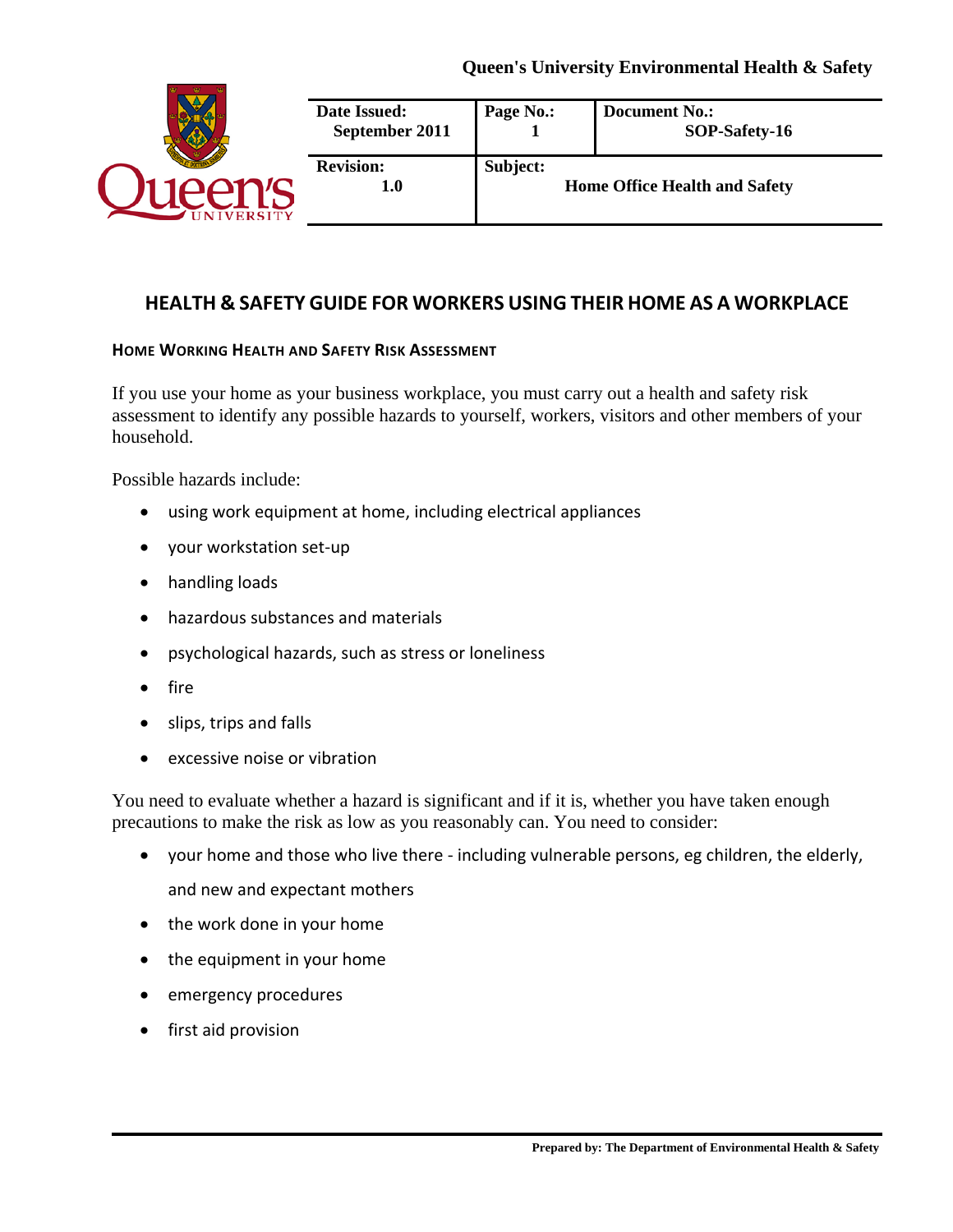

#### **5 STEPS TO A HEALTH AND SAFETY RISK ASSESSMENT**

- 1. Identify any hazards. The Home Office Health & Safety Checklist should be used during this step
- 2. Decide who might be harmed and how.
- 3. Assess the risks and remove them or, otherwise, reduce them as far as is reasonably possible.
- 4. Record your findings.
- 5. Check the risks regularly and take further steps if needed.

### **SEGREGATION OF WORK AREA WHEN WORKING FROM HOME**

The area of your home that you use for work should ideally be completely separate from the rest of your home. A spare room with a door that locks or an outbuilding such as a garage or shed is best, so that:

- your work equipment won't be a risk to members of your household
- the risk of accidental damage to your work or equipment will be reduced
- it will help you 'shut off' from home life, so that you can deal with your clients in a professional manner
- it will be easier to resist demands from other members of your household

If complete segregation of work from home is not possible then **partial segregation** is the next best option. You could:

- use your office equipment in a general area of the house such as a sitting or dining room
- lock away equipment and work when it is not in use
- consider housing your workstation in a cupboard with lockable shutters or doors

Remember to be very careful about safety and to consider the effects on other members of your household.

It is a good idea to have a separate telephone line and answering machine for your business calls.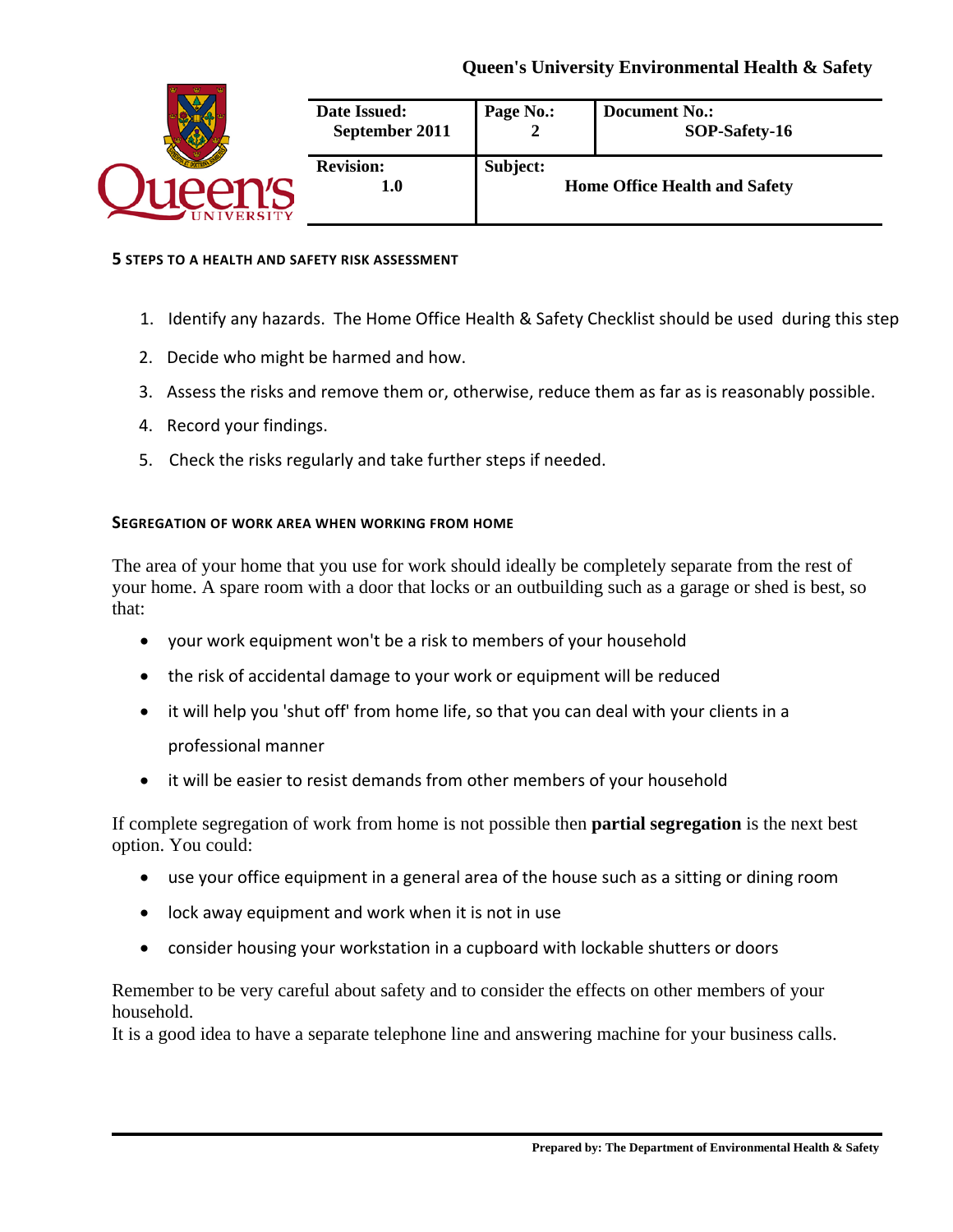|               | Date Issued:<br>September 2011 | Page No.:                                        | <b>Document No.:</b><br>SOP-Safety-16 |
|---------------|--------------------------------|--------------------------------------------------|---------------------------------------|
| <b>ERSITY</b> | <b>Revision:</b><br>1.0        | Subject:<br><b>Home Office Health and Safety</b> |                                       |

#### **WORK EQUIPMENT AND WORKSTATION SETUP**

Make sure that your work equipment is safe and that other members of your household, especially small children, can't be harmed by it.

Electrical safety is extremely important and you should beware of overloading socket points.

The equipment you use must be fit for the job and checked regularly.

You also need to protect your work from other occupants of your home.

If you have to share a computer make sure you back up your work regularly and that your work is password protected.

There are many things to consider when setting up your work area, such as:

- equipment must meet basic standards and be properly set up
- chairs should be adjustable to suit any user
- computer equipment should be safe and not affect the user's health
- computer screens should be free from glare and reflections
- workstations must be adjusted to a comfortable position, with the keyboard in the correct position
- you must take regular breaks from screen work

#### **SECURITY**

When working from home, you have to be careful about the security of work equipment and data, particularly if it is sensitive. You should consider the following carefully:

- Is your home generally secured against theft? It may be a good idea to ask a crime prevention officer to look around your home and give advice on how you can make it more secure.
- Do you have adequate insurance? Remember that your general household insurance is unlikely to cover expensive business equipment.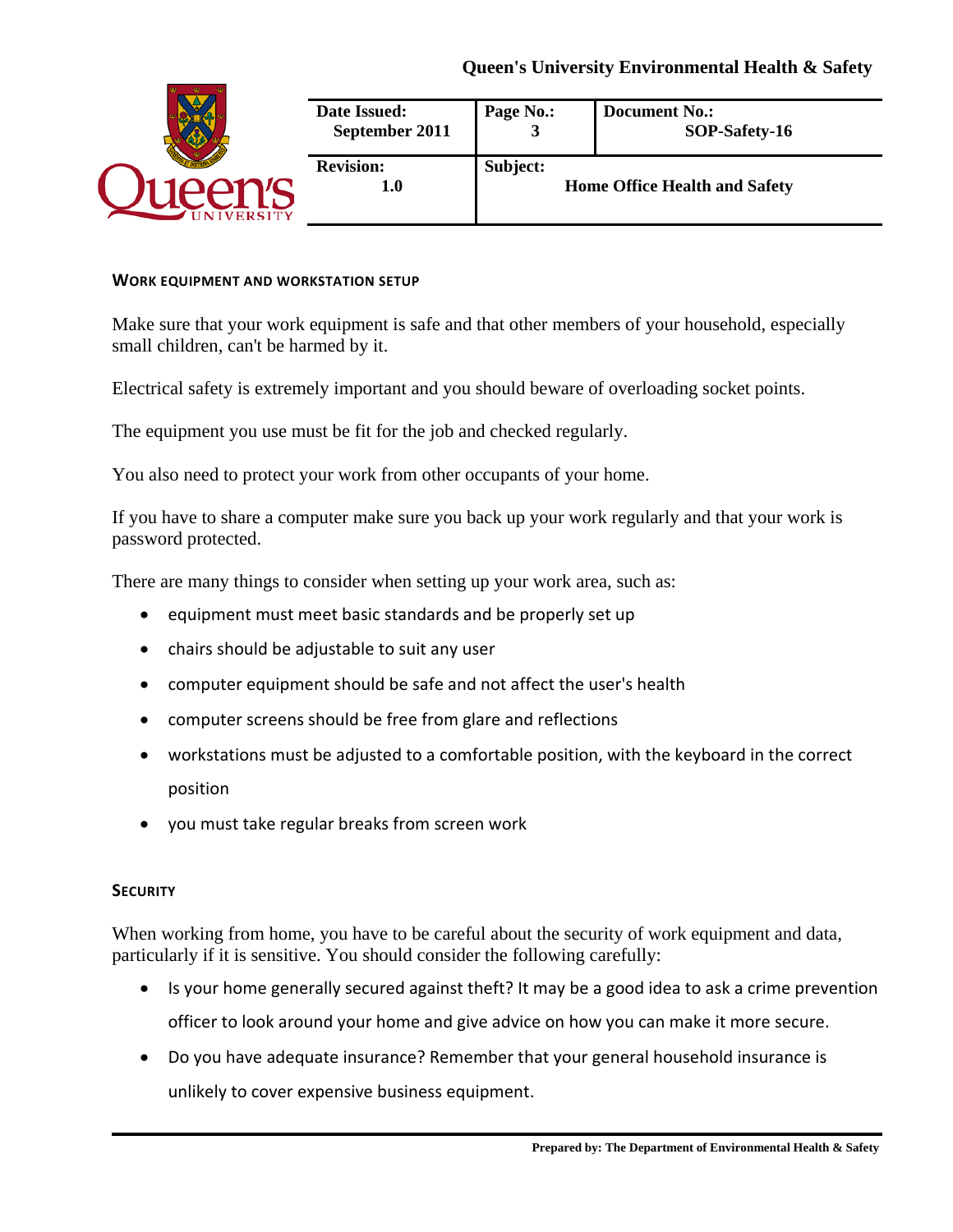|  | <b>Date Issued:</b><br>September 2011 | Page No.:                                        | <b>Document No.:</b><br>SOP-Safety-16 |
|--|---------------------------------------|--------------------------------------------------|---------------------------------------|
|  | <b>Revision:</b><br>1.0               | Subject:<br><b>Home Office Health and Safety</b> |                                       |

- Do you have a lockable filing cabinet or safe? It may be wise to purchase a fireproof safe for irreplaceable items.
- Can you dispose of sensitive information in a secure way? eg sensitive papers should be carefully shredded (preferably using a cross-cut shredder), and not simply disposed of with the household rubbish.
- Do you ever transport your equipment or work in public places such as on a train? Equipment should never be left unattended or unsecured in a public place. Also, you should be careful about what is displayed on your screen when it can be seen by unauthorised people.

### **Hazardous Substances and Working from Home**

The use of WHMIS controlled substances should not occur at home. Even some common substances used in office work can be hazadous in the wrong hands. If you do have to use a non-WHMIS controlled substance in your home, you should check whther they:

- are flammable, toxic or corrosive
- give off fumes
- are safely stored, well away from children
- are being used strictly according to manufacturers' instructions
- are affecting anyone in the household, by causing headaches, sickness or skin rashes
- will affect anyone with respiratory illnesses if anyone suffers from asthma, special care should be taken

You can check the safety data sheets or product labelling provided with the materials or substances to find out what specific threats they pose.